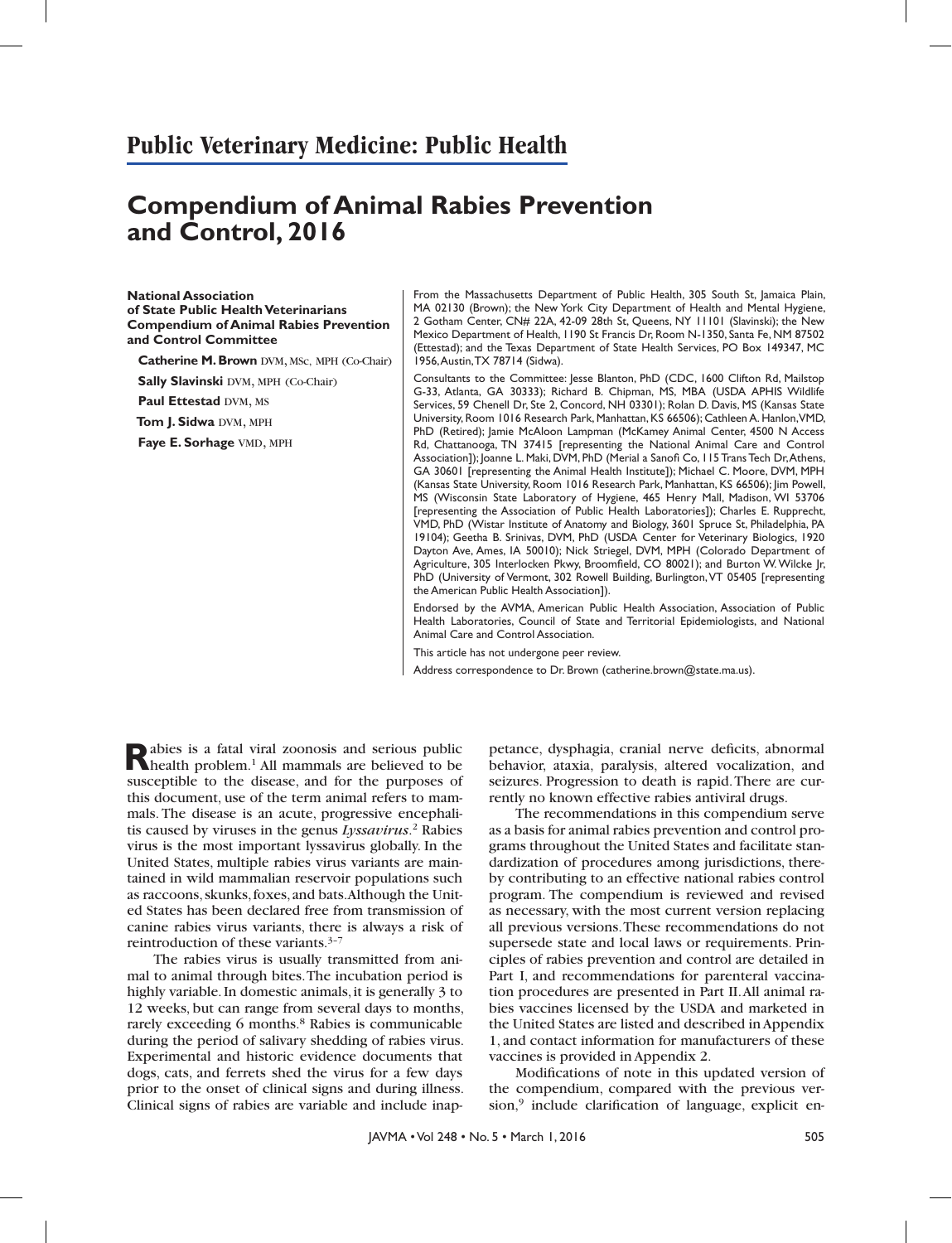couragement of an interdisciplinary approach to rabies control, a recommendation to collect and report at the national level additional data elements on rabid domestic animals, changes to the recommended management of dogs and cats exposed to rabies that are either unvaccinated or overdue for booster vaccination, reduction of the recommended 6-month quarantine period for certain species, and updates to the list of marketed animal rabies vaccines.

### **Part I. Rabies Prevention and Control**

### **A. Principles of rabies prevention and control**

**1. Case definition.** An animal is determined to be rabid after diagnosis by a qualified laboratory as specified (see Part I.A. 10. Rabies diagnosis). The national case definition for animal rabies requires laboratory confirmation on the basis of either a positive result for the direct fluorescent antibody test (preferably performed on CNS tissue) or isolation of rabies virus in cell culture or a laboratory animal.10

**2. Rabies virus exposure.** Rabies is transmitted when the virus is introduced into bite wounds, into open cuts in skin, or onto mucous membranes from saliva or other potentially infectious material such as neural tissue.<sup>11</sup> Questions regarding possible exposures should be directed promptly to state or local public health authorities.

**3. Interdisciplinary approach.** Clear and consistent communication and coordination among relevant animal and human health partners across and within all jurisdictions (including international, national, state, and local) is necessary to most effectively prevent and control rabies. As is the case for the prevention of many zoonotic and emerging infections, rabies prevention requires the cooperation of animal control, law enforcement, and natural resource personnel; veterinarians; diagnosticians; public health professionals; physicians; animal and pet owners; and others. An integrated program must include provisions to promptly respond to situations; humanely restrain, capture, and euthanize animals; administer quarantine, confinement, and observation periods; and prepare samples for submission to a testing laboratory.

**4. Awareness and education**. Essential components of rabies prevention and control include ongoing public education, responsible pet ownership, routine veterinary care and vaccination, and professional continuing education. Most animal and human exposures to rabies can be prevented by raising awareness concerning rabies transmission routes, the importance of avoiding contact with wildlife, and the need for appropriate veterinary care. Prompt recognition and reporting

of possible exposures to medical and veterinary professionals and local public health authorities are critical.

**5. Human rabies prevention**. Rabies in humans can be prevented by eliminating exposures to rabid animals or by providing exposed persons prompt postexposure prophylaxis consisting of local treatment of wounds in combination with appropriate administration of human rabies immune globulin and vaccine. An exposure assessment should occur before rabies postexposure prophylaxis is initiated and should include discussion between medical providers and public health officials. The rationale for recommending preexposure prophylaxis and details of both preexposure and postexposure prophylaxis administration can be found in the current recommendations of the Advisory Committee on Immunization Practices.11,12 These recommendations, along with information concerning the current local and regional epidemiology of animal rabies and the availability of human rabies biologics, are available from state health departments.

**6. Domestic animal vaccination**. Multiple vaccines are licensed for use in domestic animal species. Vaccines available include inactivated and modified-live virus vectored products, products for IM and SC administration, products with durations of immunity for periods of 1 to 3 years, and products with various minimum ages of vaccination. Recommended vaccination procedures are specified in Part II of this compendium; animal rabies vaccines licensed by the USDA and marketed in the United States are specified in Appendix 1. Local governments should initiate and maintain effective programs to ensure vaccination of all dogs, cats, and ferrets and to remove stray and unwanted animals. Such procedures have reduced laboratory-confirmed cases of rabies among dogs in the United States from 6,949 cases in 1947 to 89 cases in 2013.3 Because more rabies cases are reported annually involving cats (247 in 2013) than dogs, vaccination of cats should be required.3 Animal shelters and animal control authorities should establish policies to ensure that adopted animals are vaccinated against rabies.

An important tool to optimize public and animal health and enhance domestic animal rabies control is routine or emergency implementation of low-cost or free clinics for rabies vaccination. To facilitate implementation, jurisdictions should work with veterinary medical licensing boards, veterinary associations, the local veterinary community, animal control officials, and animal welfare organizations.

**7. Rabies in vaccinated animals.** Rabies is rare in vaccinated animals.13–15 If rabies is suspected in a vaccinated animal, it should be reported to public health officials, the vaccine manufacturer, and the USDA APHIS Center for Veterinary Biologics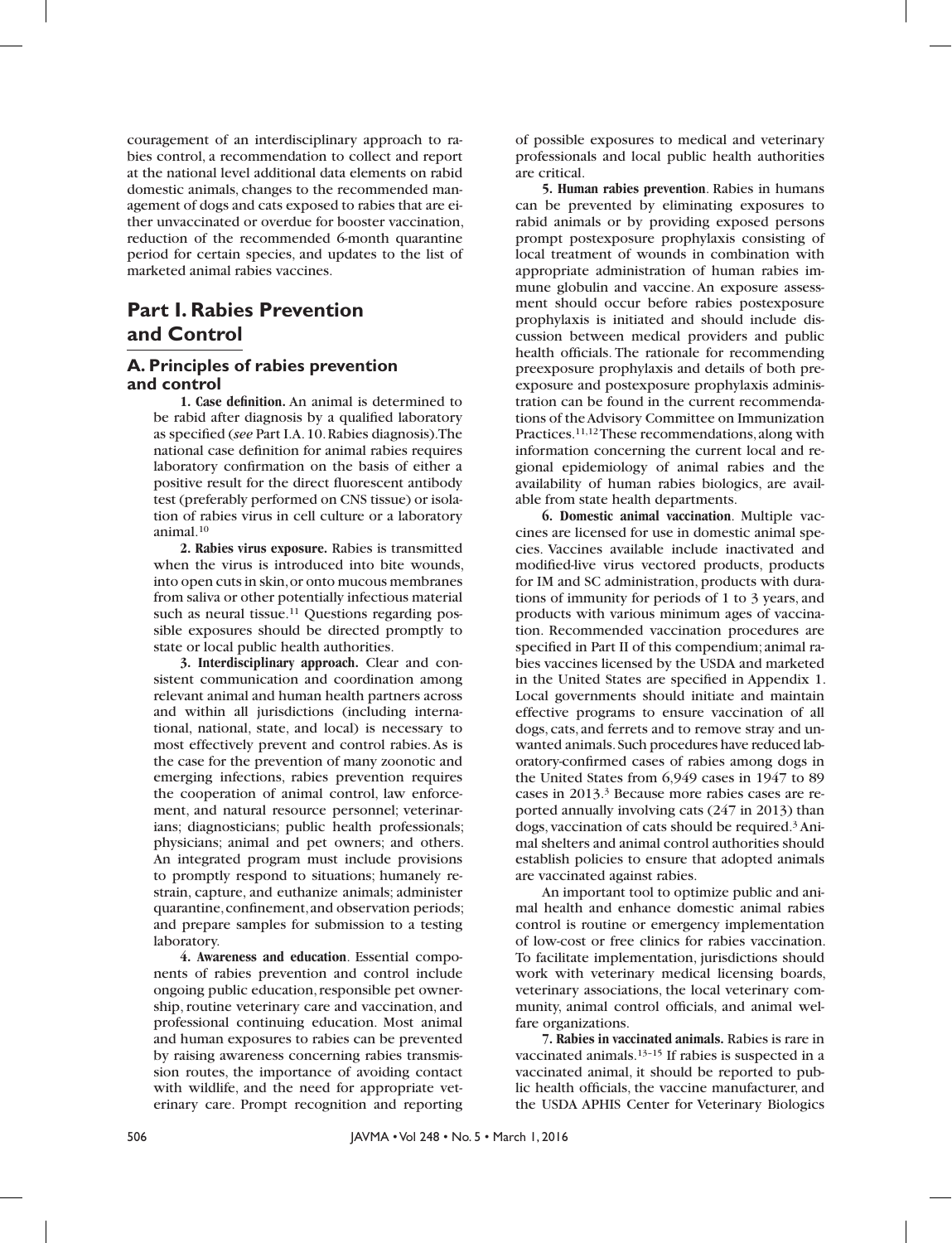(www.aphis.usda.gov; search for "adverse event reporting"). The laboratory diagnosis should be confirmed and the virus variant characterized by the CDC's rabies reference laboratory. A thorough epidemiologic investigation including documentation of the animal's vaccination history and potential rabies exposures should be conducted.

**8. Rabies in wildlife**. It is difficult to control rabies among wildlife reservoir species.16 Vaccination of free-ranging wildlife or point infection control is useful in some situations, $17$  but the success of such procedures depends on the circumstances surrounding each rabies outbreak (See Part I. C. Prevention and control methods related to wildlife). Because of the risk of rabies in wild animals (especially raccoons, skunks, coyotes, foxes, and bats), the AVMA, American Public Health Association, Council of State and Territorial Epidemiologists, National Animal Care and Control Association, and National Association of State Public Health Veterinarians strongly recommend the enactment and enforcement of state laws prohibiting the importation, distribution, translocation, and private ownership of wild animals.

**9. Rabies surveillance**. Laboratory-based rabies surveillance and variant typing are essential components of rabies prevention and control programs. A comprehensive surveillance program should not be limited to testing only those animals that have potentially exposed people or domestic animals to rabies. Accurate and timely information and reporting are necessary to guide decisions regarding postexposure prophylaxis in potentially exposed humans, determine appropriate management of potentially exposed animals, aid in the discovery of emerging variants, describe the epidemiology of the disease, and assess the effectiveness of vaccination programs for domestic animals and wildlife. Every animal submitted for rabies testing should be reported to the CDC to evaluate surveillance trends. Public health authorities should implement electronic laboratory reporting and notification systems.<sup>18</sup> Information reported on every animal submitted for rabies testing should include species, point location, vaccination status, rabies virus variant (if rabid), and human or domestic animal exposures. To enhance the ability to make evidencebased recommendations from national surveillance data, additional data should be collected and reported on all rabid domestic animals. In this regard, essential data elements include age, sex, neuter status, ownership status, quarantine dates (if any), date of onset of any clinical signs, and complete vaccination history. Rabid animals with a history of importation into the United States within the past 60 days are immediately notifiable by state health departments to the CDC; for all indigenous cases, standard notification protocols should be followed.19

#### **10. Rabies diagnosis.**

a) The direct fluorescent antibody test is the gold standard for rabies diagnosis. The test should be performed in accordance with the established national standardized protocol (www.cdc.gov/rabies/pdf/rabiesdfaspv2. pdf) by a qualified laboratory that has been designated by the local or state health department.20,21 Animals submitted for rabies testing should be euthanized<sup>22,23</sup> in such a way as to maintain the integrity of the brain so that the laboratory can recognize anatomic structures. Except in the case of very small animals, such as bats, only the head or entire brain (including brainstem) should be submitted to the laboratory. To facilitate prompt laboratory testing, submitted specimens should be stored and shipped under refrigeration without delay. The need to thaw frozen specimens will delay testing. Chemical fixation of tissues should be avoided to prevent significant testing delays and because such fixation might preclude reliable testing. Questions about testing of fixed tissues should be directed to the local rabies laboratory or public health department.

b) Rabies testing should be available outside of normal business hours at the discretion of public health officials to expedite exposure management decisions.20 When confirmatory testing is needed by state health departments (eg, in the event of inconclusive results, unusual species, or mass exposures), the CDC rabies laboratory can provide additional testing and results within 24 hours of sample receipt.<sup>24</sup>

c) Professional associations such as the Association of Public Health Laboratories should advocate for, distribute, and promote the development of guidelines for routinely assessing testing practices within rabies laboratories to ensure maintenance of quality and safety.

d) A direct rapid immunohistochemical test (referred to as dRIT) is being used by trained field personnel in surveillance programs for specimens not involved in human or domestic animal exposures.25–28 All positive direct rapid immunohistochemical test results need to be confirmed by means of direct fluorescent antibody testing at a qualified laboratory.

e) Currently, there are no commercially available, USDA-licensed rapid test kits for rabies diagnosis. Unlicensed tests should not be used owing to the following concerns: sensitivity and specificity of these tests are not known, the tests have not been validated against current standard methods, the excretion of virus in the saliva is intermittent and the amount varies over time, any unlicensed test result would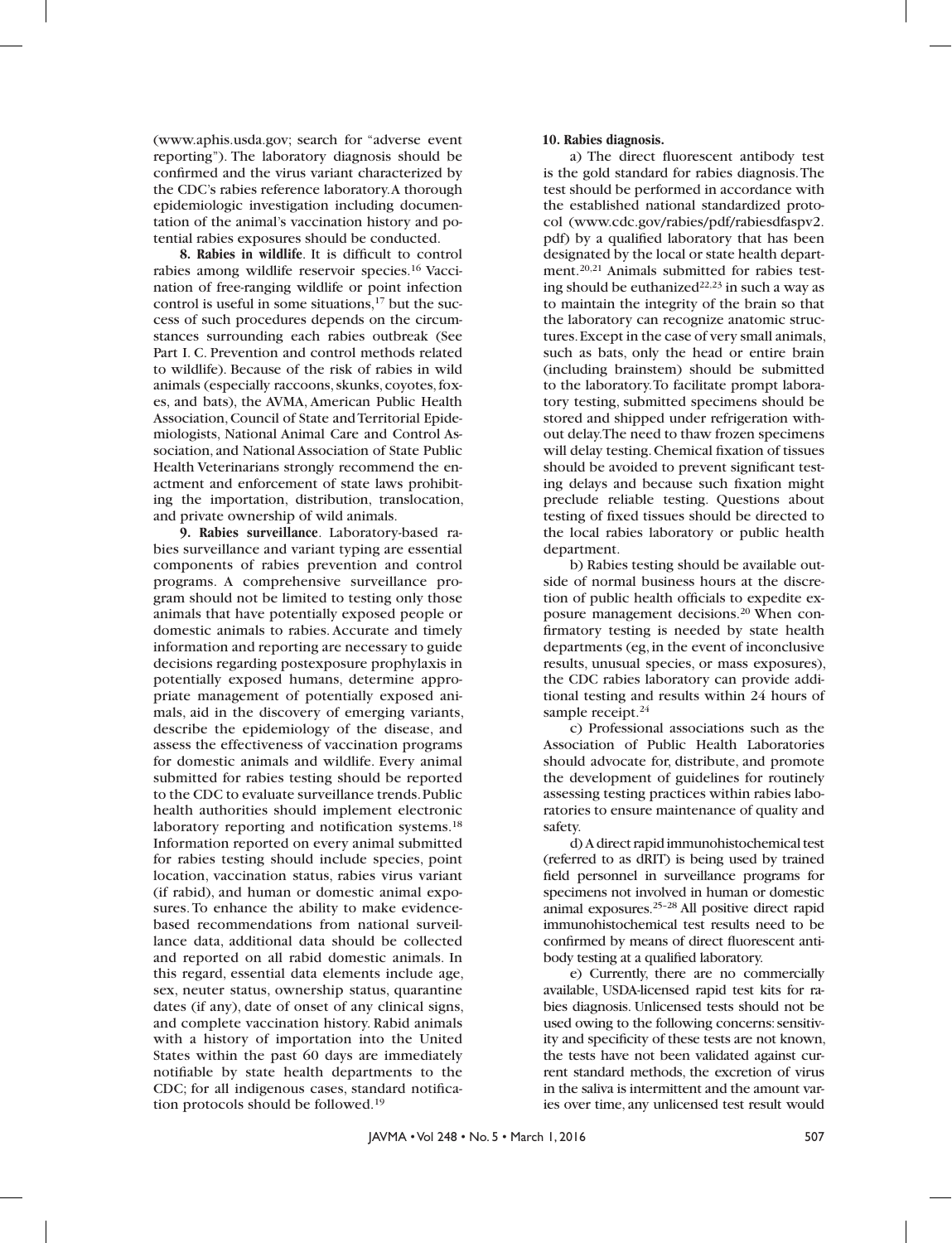need to be confirmed by validated methods such as direct fluorescent antibody testing on brain tissue, and the interpretation of results from unlicensed tests may place exposed animals and persons at risk.

**11. Rabies serology**. Some jurisdictions require evidence of vaccination and rabies virus antibodies for animal importation purposes. Rabies virus antibody titers are indicative of a response to vaccine or infection. Titers do not directly correlate with protection because other immunologic factors also play a role in preventing rabies and our abilities to measure and interpret those other factors are not well-developed. Therefore, evidence of circulating rabies virus antibodies in animals should not be used as a substitute for current vaccination in managing rabies exposures or determining the need for booster vaccination.29–32

**12. Rabies research.** Information derived from well-designed studies is essential for the development of evidence-based recommendations. Data are needed in several areas, including viral shedding periods for domestic livestock and lagomorphs, potential shedding of virus in milk, the earliest age at which rabies vaccination is effective, protective effect of maternal antibody, duration of immunity, postexposure prophylaxis protocols for domestic animals, models for treatment of clinical rabies, extralabel vaccine use in domestic animals and wildlife rabies reservoir species, host-pathogen adaptations and dynamics, and the ecology of wildlife rabies reservoir species, especially in relation to the use of oral rabies vaccines.

### **B. Prevention and control methods in domestic and confined animals**

**1. Preexposure vaccination and management.** Adherence to a regular rabies vaccination schedule is critical to protect animals against recognized and unrecognized rabies exposures. Parenteral animal rabies vaccines should be administered only by or under the direct supervision of a licensed veterinarian on premises. Rabies vaccines may be administered under the supervision of a licensed veterinarian to animals held in animal shelters before release.33,34 The veterinarian signing a rabies vaccination certificate must ensure that the person who administered the vaccine is identified on the certificate and has been appropriately trained in vaccine storage, handling, and administration and in the management of adverse events. This ensures that a qualified and responsible person can be held accountable for properly vaccinating the animal.

Within 28 days after initial vaccination, a peak rabies virus antibody titer is expected, and the animal can be considered immunized.31,35–37 Regardless of the age of the animal at initial vaccination, a booster vaccination should be administered 1 year later (*see* Part II and Appendix 1). An animal is currently vaccinated and is considered immunized immediately after any booster vaccination.38,39

a) Booster vaccination. Following the initial vaccination, booster vaccinations should be given in a manner consistent with the manufacturer's label. If a previously vaccinated animal is overdue for any booster vaccination, including the first booster vaccination due 1 year after initial vaccination, it should be given a booster vaccination. Immediately after this booster vaccination, the animal is considered currently vaccinated and should be placed on a booster vaccination schedule consistent with the label of the vaccine used. There are no laboratory or epidemiological data to support the annual or biennial administration of 3-year vaccines after completion of the initial vaccine series (ie, the initial vaccination and 1-year booster vaccination).

b) Dogs, cats, and ferrets. All dogs, cats, and ferrets should be vaccinated against rabies and revaccinated in accordance with recommendations in this compendium (Appendix 1).

c) Livestock. All horses should be vaccinated against rabies.<sup>40</sup> Livestock, including species for which licensed vaccines are not available, that have frequent contact with humans (eg, in petting zoos, fairs, and other public exhibitions) should be vaccinated against rabies.41,42 Consideration should also be given to vaccinating livestock that are particularly valuable.

d) Captive wild animals and wild animal hybrids (the offspring of wild animals crossbred to domestic animals).

(1) Wild animals and wild animal hybrids should not be kept as pets. $43,44$  No parenteral rabies vaccines are licensed for use in wild animals or wild animal hybrids.<sup>45</sup>

(2) Animals that are farmed (eg, for food, fur, or fiber) or maintained in exhibits or zoological parks and that are not completely excluded from all contact with rabies vectors can become infected.46 Moreover, wild animals might be incubating rabies when initially captured. Therefore, wild-caught animals susceptible to rabies should be quarantined for a minimum of 6 months.

(3) Employees who work with animals in exhibits or zoological parks should receive preexposure rabies vaccination. The use of preexposure or postexposure rabies vaccination for handlers who work with animals at such facilities might reduce the need for euthanasia of captive animals that expose handlers. Carnivores and bats should be housed in a manner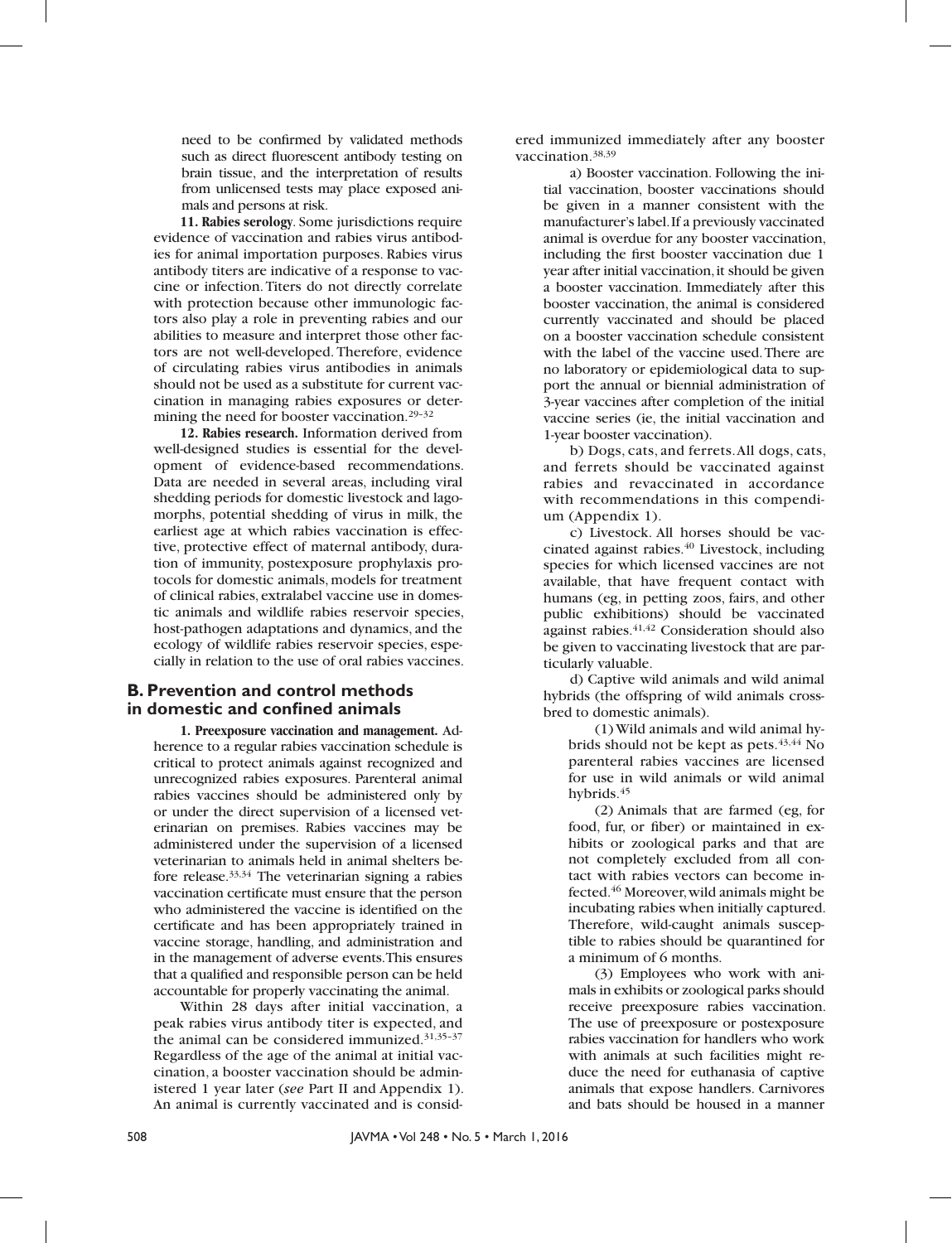that precludes direct contact with the public.41,42 Consideration may be given to vaccinating animals that are particularly valuable (*see* Part II. D. Vaccination of wildlife and wild animal hybrids).

**2. Stray animals**. Stray dogs, cats, and ferrets should be removed from the community, and mechanisms should be put in place to facilitate voluntary surrender of animals to prevent abandonment. Local health departments and animal control officials can enforce the removal of strays more effectively if owned animals are required to have identification and be confined or kept on leash. Strays should be impounded for at least 3 business days to determine whether human exposure has occurred and to give owners sufficient time to reclaim animals.

Stray and feral cats serve as a significant source of rabies exposure risk.47 If communities allow maintenance of feral cat colonies despite this risk, they should safeguard the health of the cats and the communities in which they reside by requiring that cats receive initial rabies vaccinations and appropriately scheduled booster vaccinations.

#### **3. Importation and interstate movement of animals.**

a) Areas with dog-to-dog rabies transmission. Canine rabies virus variants have been eliminated from the United States<sup>3,7</sup>; however, rabid dogs and a rabid cat have been introduced into the continental United States from areas with dog-to-dog rabies transmission.4–6,48,49 The movement of dogs for the purposes of adoption or sale from areas with dog-to-dog rabies transmission increases the risk of introducing canine-transmitted rabies to areas where it does not currently exist, and this practice should be prohibited.

b) International importation. Current federal regulations are insufficient to prevent the introduction of rabid animals into the United States and must be strengthened and appropriately enforced.4–6,48,49 The CDC and USDA APHIS have regulatory authority over the importation of dogs and cats into the United States.<sup>6</sup> Importers of dogs must comply with rabies vaccination requirements.<sup>50,51</sup> These regulations require that dogs from rabiesendemic countries be currently vaccinated against rabies prior to importation. The appropriate health official of the state of destination should be notified by the appropriate federal authorities within 72 hours of the arrival of any unvaccinated imported dog required to be placed in confinement (as defined by the CDC52) under these regulations. Failure of the owner to comply with these confinement requirements should be promptly reported to the CDC's Division of Global Migration and Quarantine (CDCAnimalImports@cdc.gov).

All imported dogs and cats are also subject to state and local laws governing rabies and

should be currently vaccinated against rabies with USDA-licensed products in accordance with this compendium. Failure of the owner to comply with state or local requirements should be referred to the appropriate state or local official.

c) Interstate movement (including commonwealths and territories). Before interstate movement occurs, dogs, cats, ferrets, and horses should be currently vaccinated against rabies in accordance with this compendium. Animals in transit should be accompanied by a current, valid rabies vaccination certificate such as Form 51 from the National Association of State Public Health Veterinarians.53 When an interstate health certificate or certificate of veterinary inspection is required, it should contain the same rabies vaccination information as Form 51.

**4. Adjunct procedures.** Methods or procedures that enhance rabies control include the following<sup>54</sup>:

a) Identification. Dogs, cats, and ferrets should be identified (eg, metal or plastic tags or microchips) to allow for verification of rabies vaccination status.

b) Licensure. Registration or licensure of all dogs, cats, and ferrets is an integral component of an effective rabies control program. A fee is frequently charged for such licensure, and revenues collected are used to maintain rabies or animal control activities. Evidence of current vaccination should be an essential prerequisite to licensure.

c) Canvassing. House-to-house canvassing by animal control officials facilitates enforcement of vaccination and licensure requirements.

d) Citations. Citations are legal summonses issued to owners for violations, including the failure to vaccinate or license their animals. The authority for officers to issue citations should be an integral part of animal control programs.

e) Animal control. All local jurisdictions should incorporate training and continuing education of personnel regarding stray-animal control, leash laws, animal bite prevention, and rabies prevention and control into their programs.

f) Public education. All local jurisdictions should incorporate education covering responsible pet ownership, bite prevention, and appropriate veterinary care into their programs.

**5. Postexposure management.** This section refers to any animal exposed (*see* Part I. A. 2. Rabies virus exposure) to a confirmed or suspected rabid animal. Wild mammalian carnivores, skunks, and bats that are not available or suitable for testing should be regarded as rabid. The rationale for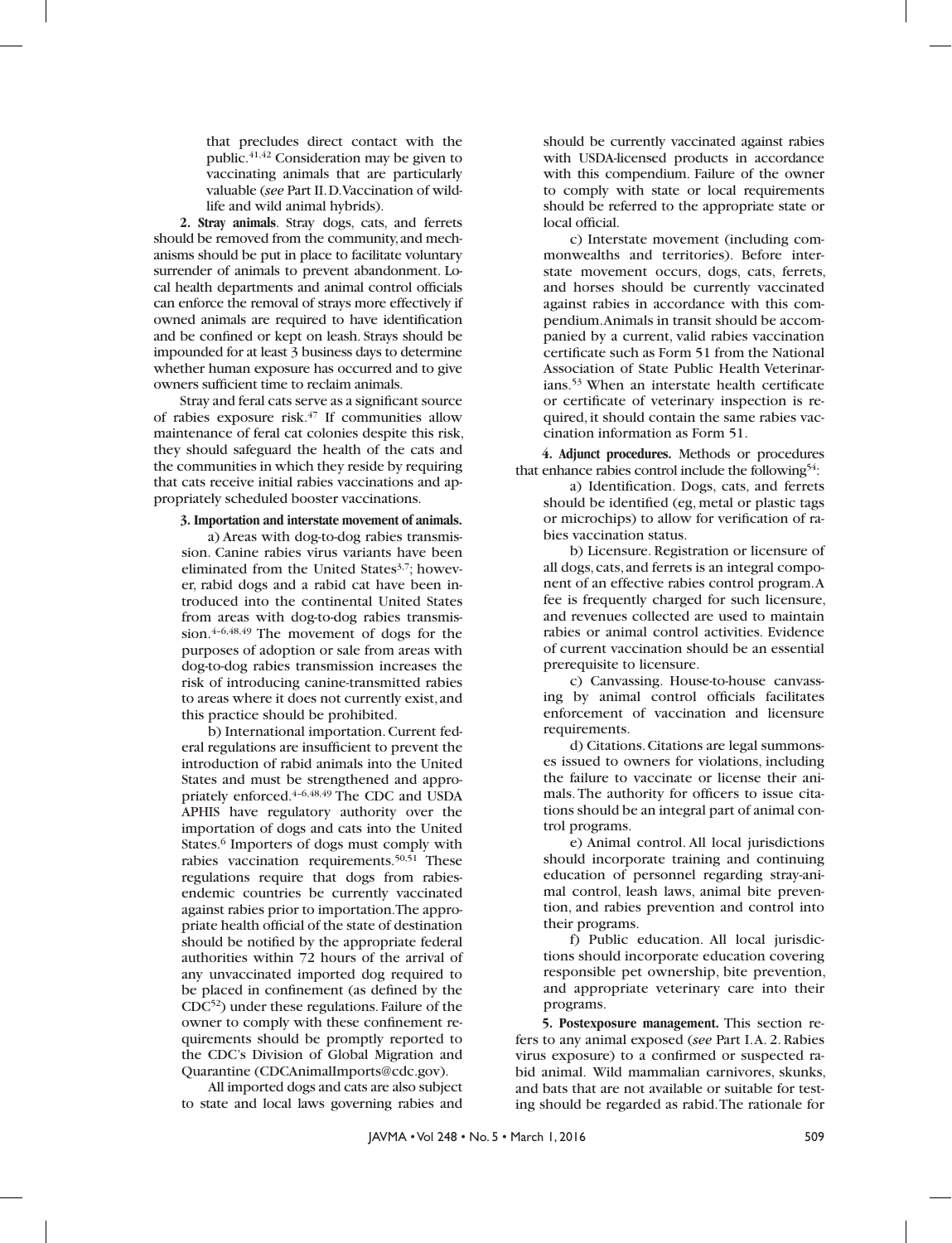observation, confinement, or strict quarantine periods of exposed animals despite previous vaccination is based in part on the potential for overwhelming viral challenge, incomplete vaccine efficacy, improper vaccine administration, variable host immunocompetence, and immune-mediated death (ie, early death phenomenon).13,55–57

a) Dogs, cats, and ferrets. Any illness in an exposed animal should be reported immediately to the local health department. If signs suggestive of rabies develop (eg, paralysis or seizures), the animal should be euthanized, and the head or entire brain (including brainstem) should be submitted for testing (*see* Part I. A. 10. Rabies diagnosis).

(1) Dogs, cats, and ferrets that are current on rabies vaccination should immediately receive veterinary medical care for assessment, wound cleansing, and booster vaccination. The animal should be kept under the owner's control and observed for 45 days.

(2) Dogs, cats, and ferrets that have never been vaccinated should be euthanized immediately. There are currently no USDA-licensed biologics for postexposure prophylaxis of previously unvaccinated domestic animals, and there is evidence that the use of vaccine alone will not reliably prevent the disease in these animals.58 If the owner is unwilling to have the animal euthanized, the animal should be placed in strict quarantine for 4 (dogs and cats) or 6 (ferrets) months. Strict quarantine in this context refers to confinement in an enclosure that precludes direct contact with people and other animals. A rabies vaccine should be administered at the time of entry into quarantine to bring the animal up to current rabies vaccination status. Administration of vaccine should be done as soon as possible. It is recommended that the period from exposure to vaccination not exceed 96 hours.<sup>59,60</sup> If vaccination is delayed, public health officials may consider increasing the quarantine period for dogs and cats from 4 to 6 months, taking into consideration factors such as the severity of exposure, the length of delay in vaccination, current health status, and local rabies epidemiology.

(3) Dogs and cats that are overdue for a booster vaccination and that have appropriate documentation of having received a USDA-licensed rabies vaccine at least once previously should immediately receive veterinary medical care for assessment, wound cleansing, and booster vaccination. The animal should be kept under the owner's control and observed for 45 days.39 If booster vaccination is delayed, public health officials may consider increasing the observation period for the animal, taking into consideration factors such as the severity of exposure, the length of delay in booster vaccination, current health status, and local rabies epidemiology.

(4) Dogs and cats that are overdue for a booster vaccination and without appropriate documentation of having received a USDA-licensed rabies vaccine at least once previously should immediately receive veterinary medical care for assessment, wound cleansing, and consultation with local public health authorities.

(a) The animal can be treated as unvaccinated, immediately given a booster vaccination, and placed in strict quarantine (*see* Part I. B. 5. a) (2)).

(b) Alternatively, prior to booster vaccination, the attending veterinarian may request guidance from the local public health authorities in the possible use of prospective serologic monitoring. Such monitoring would entail collecting paired blood samples to document prior vaccination by providing evidence of an anamnestic response to booster vaccination. If an adequate anamnestic response is documented, the animal can be considered to be overdue for booster vaccination (*see* Part I. B. 5. a) (3)) and observed for  $45 \text{ days}$ .<sup>39</sup> If there is inadequate evidence of an anamnestic response, the animal is considered to have never been vaccinated and should be placed in strict quarantine (*see* Part I. B. 5. a) (2)).

(5) Ferrets that are overdue for a booster vaccination should be evaluated on a case-by-case basis, taking into consideration factors such as the severity of exposure, time elapsed since last vaccination, number of previous vaccinations, current health status, and local rabies epidemiology, to determine need for euthanasia or immediate booster vaccination followed by observation or strict quarantine.

b) Livestock. All species of livestock are susceptible to rabies; cattle and horses are the most frequently reported infected species.3 Any illness in an exposed animal should be reported immediately to the local health department and animal health officials. If signs suggestive of rabies develop, the animal should be euthanized, and the head or entire brain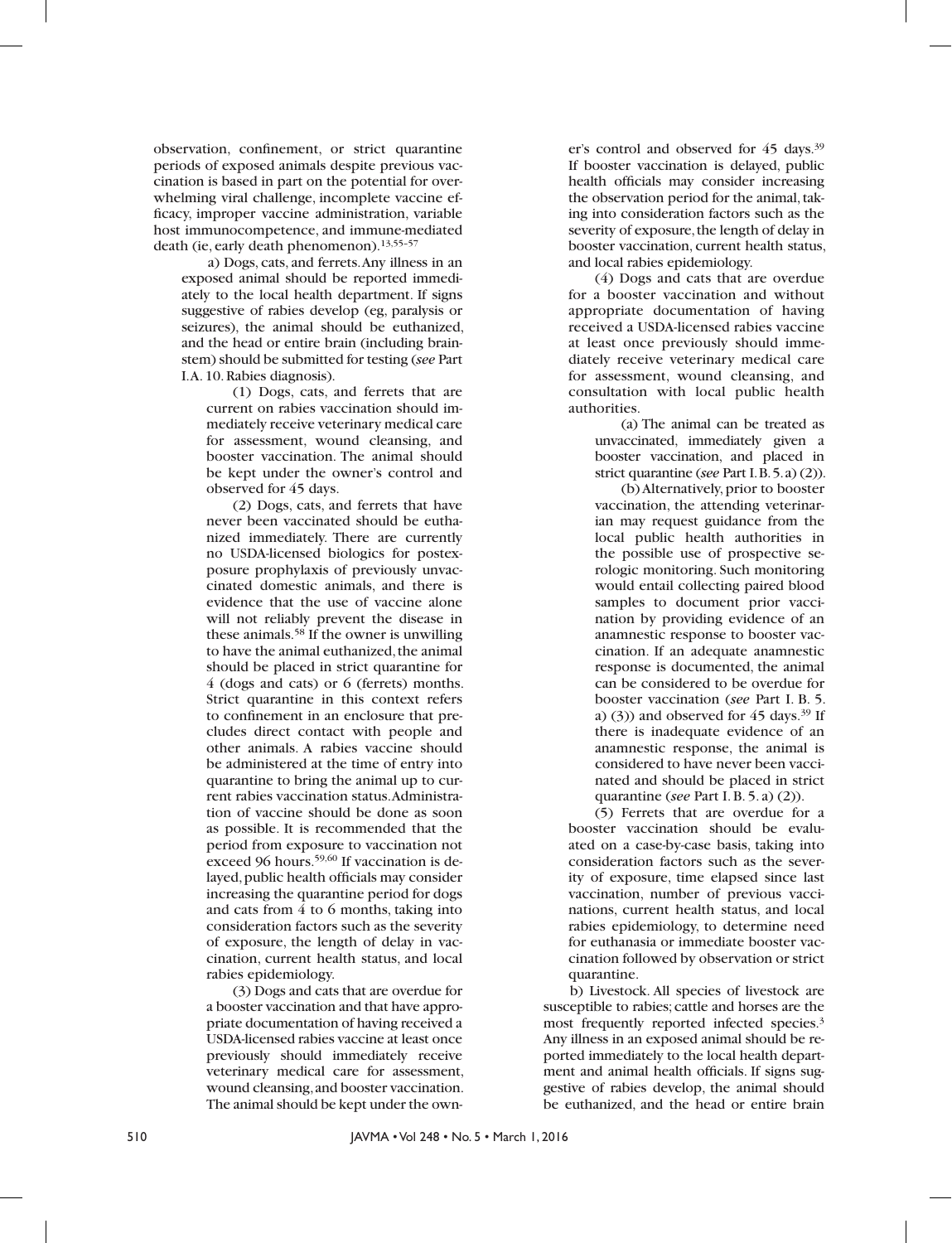(including brainstem) should be submitted for testing (*see* Part I. A. 10. Rabies diagnosis).

(1) Livestock that have never been vaccinated should be euthanized immediately. Animals that are not euthanized should be confined and observed on a case-by-case basis for 6 months.

(2) Livestock that are current on rabies vaccination with a USDA-licensed vaccine approved for that species should be given a booster vaccination immediately and observed for 45 days.

(3) Livestock overdue for a booster vaccination should be evaluated on a case-by-case basis, taking into consideration factors such as severity of exposure, time elapsed since last vaccination, number of previous vaccinations, current health status, and local rabies epidemiology, to determine need for euthanasia or immediate booster vaccination followed by observation or strict quarantine.

(4) Multiple rabid animals in a herd and herbivore-to-herbivore transmission of rabies are uncommon.<sup>61</sup> Therefore, restricting the rest of the herd if a single animal has been exposed to or infected with rabies is usually not necessary.

(5) Rabies virus is widely distributed in the tissues of rabid animals. $62-64$  Tissues and products from a rabid animal should not be used for human or animal consumption<sup>65,66</sup> or transplantation.67 However, pasteurization and cooking will inactivate rabies virus.68 Therefore, inadvertently drinking pasteurized milk or eating thoroughly cooked animal products does not constitute a rabies exposure.

(6) Handling and consumption of uncooked tissues from exposed animals might carry a risk for rabies transmission.69 Persons handling exposed animals, carcasses, and tissues should use appropriate barrier precautions.<sup>69,70</sup> State and local public health authorities, state meat inspectors, and the USDA Food Safety and Inspection Service should be notified if exposures occur in animals intended for commercial use. Animals should not be presented for slaughter in a USDA-regulated establishment if such animals originate from a quarantine area and have not been approved for release by the proper authority. If an exposed animal is to be custom slaughtered or home slaughtered for consumption, it should be slaughtered immediately after exposure, and all tissues should be cooked thoroughly.

c) Other animals. Other mammals exposed to a rabid animal should be euthanized

immediately. Animals maintained in USDAlicensed research facilities or accredited zoological parks should be evaluated on a case-bycase basis in consultation with public health authorities. Management options may include quarantine, observation, or administration of rabies biologics.

#### **6. Management of animals that bite humans.**

a) Dogs, cats, and ferrets. Rabies virus is excreted in the saliva of infected dogs, cats, and ferrets during illness and for only a few days before the onset of clinical signs or death.71–73 Regardless of rabies vaccination status, a healthy dog, cat, or ferret that exposes a person should be confined and observed daily for 10 days from the time of the exposure<sup>74</sup>; administration of rabies vaccine to the animal is not recommended during the observation period to avoid confusing signs of rabies with rare adverse vaccine reactions.15 Any illness in the animal should be reported immediately to the local health department. Such animals should be evaluated by a veterinarian at the first sign of illness during confinement. If signs suggestive of rabies develop, the animal should be euthanized, and the head or entire brain (including brainstem) should be submitted for testing (*see* Part I. A. 10. Rabies diagnosis). Any stray or unwanted dog, cat, or ferret that exposes a person may be euthanized immediately, and the head or entire brain (including brainstem) should be submitted for testing (*see* Part I. A. 10. Rabies diagnosis).

b) Other animals. Other animals that might have exposed a person to rabies should be reported immediately to the local health department. Management of animals other than dogs, cats, and ferrets depends on the species, the circumstances of the exposure, the epidemiology of rabies in the area, the exposing animal's history and current health status, and the animal's potential for exposure to rabies. The shedding period for rabies virus is undetermined for most species. Previous vaccination of these animals might not preclude the necessity for euthanasia and testing.

**7. Outbreak prevention and control**. The emergence of new rabies virus variants or the introduction of nonindigenous viruses poses a significant risk to humans, domestic animals, and wildlife.75–82 A rapid and comprehensive response involves coordination of multiple agencies (*see* Part I. A. 3. Interdisciplinary approach) to accomplish the following outcomes<sup>83</sup>:

- Characterize the virus at the national reference laboratory.
- Identify and control the source of the introduction.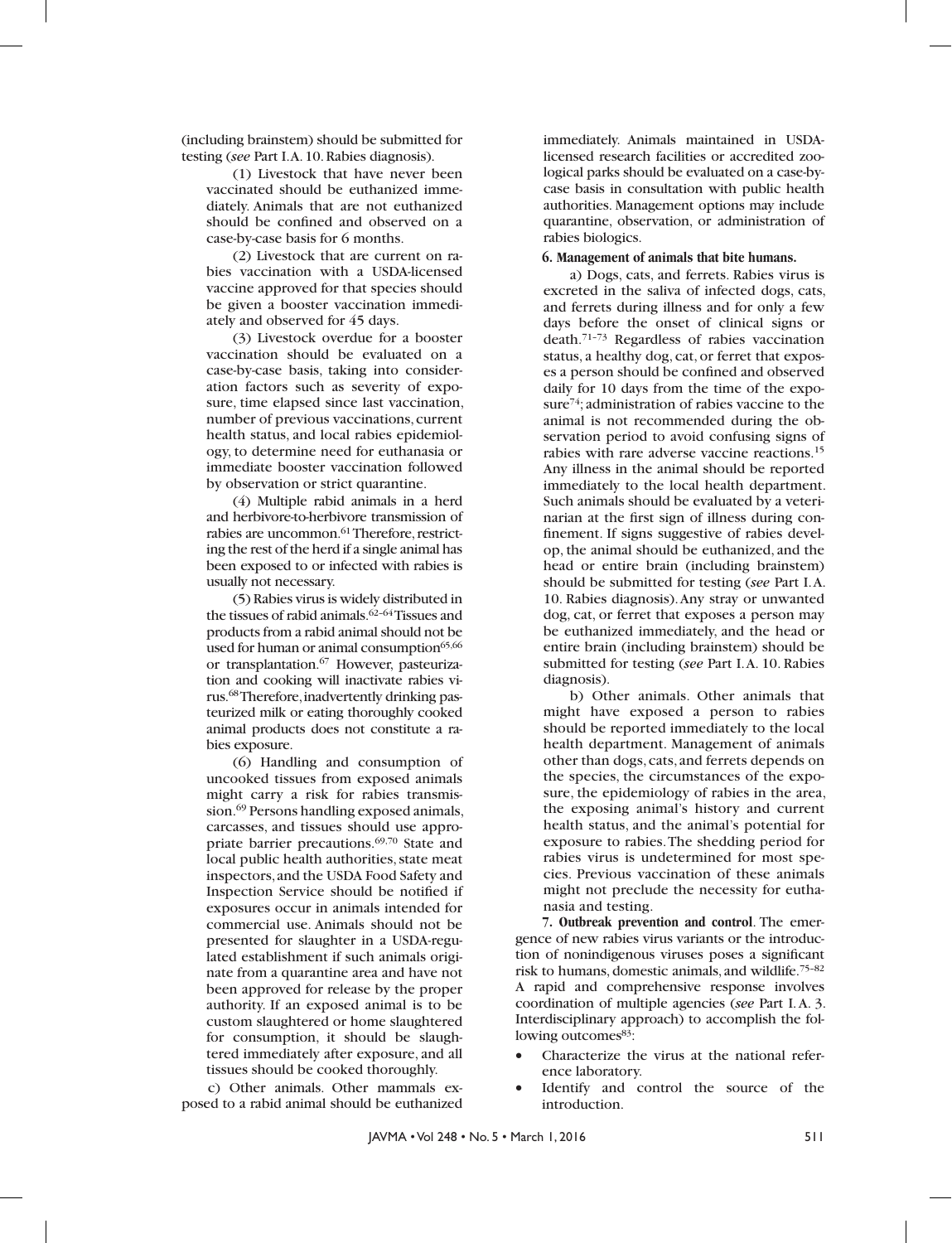- • Enhance laboratory-based surveillance in wild and domestic animals.
- Increase animal rabies vaccination rates.
- Restrict the movement of animals.
- Evaluate the need for wildlife intervention activities (eg, point infection control, trapvaccinate-release programs, and oral rabies vaccination programs).
- Provide public and professional outreach and education.

**8. Disaster response**. Animals might be displaced during and after man-made or natural disasters and require emergency sheltering.84–86 Animal rabies vaccination and exposure histories are often not available for displaced animals, and disaster response can create situations where animal caretakers might lack appropriate training or preexposure vaccination. In such situations, it is critical to implement and coordinate rabies prevention and control measures to reduce the risk of rabies transmission and the need for human postexposure prophylaxis. Such measures include the following actions:

- Coordinate relief efforts of individuals and organizations with the local emergency operations center before deployment.
- • Examine each animal at a triage site for possible bite injuries or signs of rabies.
- • Isolate animals exhibiting signs of rabies pending evaluation by a veterinarian.
- Ensure that all animals have a unique identifier.
- Administer a rabies vaccine to all dogs, cats, and ferrets unless reliable proof of current vaccination exists.
- Adopt minimum standards for animal caretakers as feasible, including use of personal protective equipment, completion of the preexposure rabies vaccination series prior to deployment, and provision of appropriate training.87
- Maintain documentation of animal disposition and location (eg, returned to owner, died or euthanized, adopted, or relocated to another shelter with address of new location).
- Provide facilities to confine and observe animals involved in exposures (*see* Part I. B. 6. Management of animals that bite humans).
- Report human exposures to appropriate public health authorities (*see* Part I. A. 2. Rabies virus exposure).

### **C. Prevention and control methods related to wildlife**

The public should be warned not to handle or feed wild mammals. Wild mammals and wild animal hybrids that expose persons, pets, or livestock should be considered for euthanasia and rabies testing. A person exposed by any wild mammal should immediately wash the wound thoroughly and report the incident to a health-care provider who, in consultation with public health authorities, can evaluate the need for postexposure prophylaxis.11,12

Translocating infected wildlife has contributed to the spread of rabies,75–80,88 and animals that appear healthy can still be rabid. Therefore, translocation (ie, moving live animals from their point of capture and releasing them) of known rabies reservoir species should be prohibited.89 Whereas state-regulated wildlife rehabilitators and nuisance-wildlife control operators should play a role in a comprehensive rabies control program, minimum standards for these persons who handle wild mammals should include rabies preexposure vaccination, specific rabies prevention and control training, and ongoing continuing education.

**1. Carnivores.** The use of oral rabies vaccines for mass vaccination of free-ranging wildlife should be considered in selected situations, with the approval of appropriate state and local agencies. $16,90$  There have been documented successes using oral rabies vaccines to control rabies in wildlife in North America.90–93 The currently licensed vaccinia-vectored oral rabies vaccine is labeled for use in raccoons and coyotes. Research to improve existing oral rabies vaccine and baits and to develop and test novel products to determine safety and efficacy must be encouraged. The distribution of oral rabies vaccines should be based on scientific assessments of the target species and followed by timely and appropriate analysis of surveillance data, with results provided to all stakeholders. In addition, parenteral vaccination (trap-vaccinate-release) of wildlife rabies reservoir species may be integrated into coordinated oral rabies vaccine programs to enhance their effectiveness. Continuous and persistent programs for trapping or poisoning wildlife are not effective in reducing populations of wildlife rabies reservoir species on a statewide basis. However, limited population control in high-contact areas (eg, picnic grounds, camps, and suburban areas) might be indicated for the removal of selected highrisk species of wildlife. State agriculture, public health, and wildlife agencies should be consulted for planning, coordination, and evaluation of vaccination or point infection control programs.16

**2. Bats.** From the 1950s to today, indigenous rabid bats have been reported from every state except Hawaii and have caused rabies in at least 54 humans in the United States. $94-103$  Bats should be excluded, using appropriate methods, from houses, public buildings, and adjacent structures to prevent direct association with humans.<sup>104,105</sup> Such structures should then be made bat-proof by sealing entrances used by bats. Controlling rabies in bats through programs designed to reduce bat populations is neither feasible nor desirable.

### **Part II. Recommendations for Parenteral Rabies Vaccination Procedures**

### **A. Vaccine administration**

All animal rabies vaccines should be restricted to use by or under the direct supervision of a veterinar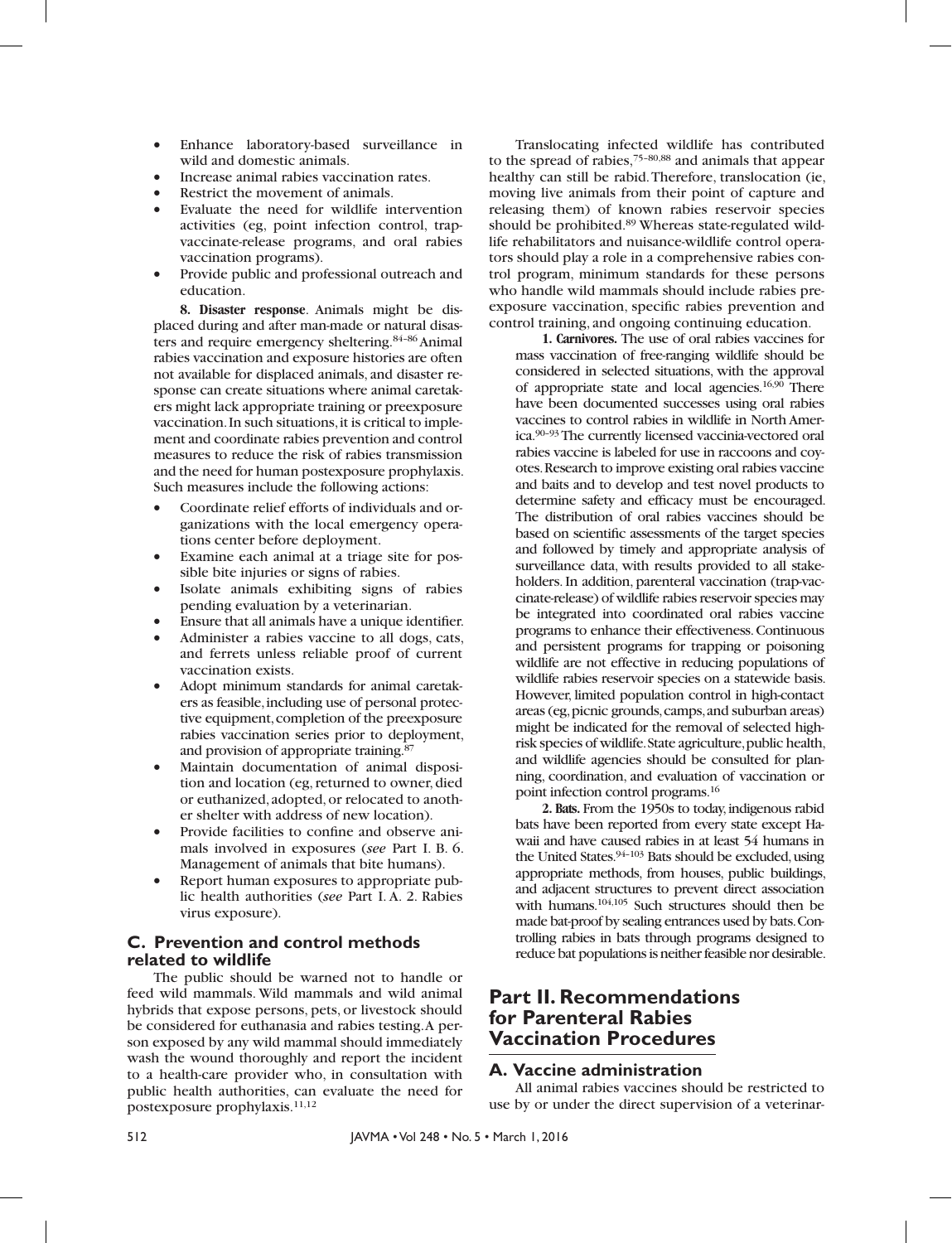ian,106 except as recommended otherwise (*see* Part I. B. 1. Preexposure vaccination and management).

### **B. Vaccine selection**

All vaccines licensed by the USDA and marketed in the United States at the time of publication of this compendium are listed (Appendix 1). Newly approved vaccines and changes in label specifications made subsequent to publication should be considered as part of this list. Any of the listed vaccines can be used for revaccination, even if the product is not the same as the one previously administered. Vaccines used in state and local rabies control programs should have at least a 3-year duration of immunity. This constitutes the most effective method of increasing the proportion of immunized dogs and cats in any population.<sup>107</sup>

### **C. Adverse events**

Currently, no epidemiological association exists between any particular licensed vaccine product and adverse events.15,34,108–110 Although rare, adverse events such as vomiting, injection site swelling, lethargy, hypersensitivity, and the occurrence of rabies despite previous vaccination of an animal have been reported. Adverse events should be reported to the vaccine manufacturer and to USDA APHIS's Center for Veterinary Biologics (www.aphis.usda.gov; search for "adverse event reporting"). Although ill animals may not have a full immunologic response to vaccination, there is no evidence to suggest that adverse events are more likely to occur with rabies vaccination of ill than healthy animals. A veterinarian choosing to temporarily delay vaccinating an animal with an acute illness or condition should ensure that the animal is vaccinated as soon as possible. Animals with a previous history of anaphylaxis can be medically managed and observed after vaccination.<sup>56</sup> Severe adverse events related to rabies vaccination are extremely rare in animals. Decisions concerning rabies vaccination of animals with well-documented severe adverse events to rabies vaccine must be made within the context of a valid veterinarian-client-patient relationship. Due consideration should be given to the attendant risks and benefits of not vaccinating, including regulatory noncompliance. Animals not currently vaccinated that experience a rabies exposure are at greater risk for infection and death and also put their owners and the community at risk.

### **D. Vaccination of wildlife and wild animal hybrids**

The safety and efficacy of parenteral rabies vaccines in wildlife and wild animal hybrids have not been established, and no rabies vaccines are currently licensed for use in these animals. Thus, any use of rabies vaccines in these animals is considered extralabel use. Zoos or research institutions may establish vaccination programs in an attempt to protect valuable animals, but these should not replace appropriate public health activities that protect humans (*see* Part I. B. 1. d) (3)).

### **E. Accidental human exposure to rabies vaccines**

Human exposure to parenteral animal rabies vaccines listed in Appendix 1 does not constitute a risk for rabies virus infection. Human exposure to vacciniavectored oral rabies vaccines should be reported to state health officials.111,112

#### **F. Rabies certificates**

All agencies and veterinarians should use Form 51, the rabies vaccination certificate recommended by the National Association of State Public Health Veterinarians,53 or should use an equivalent. The form must be completed in full and signed by the administering or supervising veterinarian. Computer-generated forms containing the same information are also acceptable.

### **References**

- 1. Rabies. In: Heymann D, ed. *Control of communicable diseases manual.* 20th ed. Washington, DC: American Public Health Association, 2015;497–508.
- 2. International Committee on Taxonomy of Viruses. Virus taxonomy: 2014 release. Order *Mononegavirales*: family *Rhabdoviridae*: genus *Lyssavirus.* 2014. Available at: www.ictvonline. org/virusTaxonomy.asp. Accessed Jun 15, 2015.
- 3. Dyer JL, Yager P, Orciari L, et al. Rabies surveillance in the United States during 2013. *J Am Vet Med Assoc* 2014;245:1111– 1123.
- 4. Castrodale L, Walker V, Baldwin J, et al. Rabies in a puppy imported from India to the USA, March 2007. *Zoonoses Public Health* 2008;55:427–430.
- 5. CDC. Rabies in a dog imported from Iraq—New Jersey, June 2008. *MMWR Morb Mortal Wkly Rep* 2008;57:1076–1078.
- 6. McQuiston JH, Wilson T, Harris S, et al. Importation of dogs into the United States: risks from rabies and other zoonotic diseases. *Zoonoses Public Health* 2008;55:421–426.
- 7. Velasco-Villa A, Reeder SA, Orciari LA, et al. Enzootic rabies elimination from dogs and reemergence in wild terrestrial carnivores, United States. *Emerg Infect Dis* 2008;14:1849– 1854.
- 8. Beran GW. Rabies and infections by rabies-related viruses. In: Beran GW, ed. *Handbook of zoonoses section B: viral.* 2nd ed. Boca Raton, Fla: CRC Press, 1994;307–357.
- 9. Brown CM, Conti L, Ettestad P, et al. Compendium of animal rabies prevention and control, 2011. *J Am Vet Med Assoc*  2011;239;609–617.
- 10. Council of State and Territorial Epidemiologists Infectious Disease Subcommittee. *Public health reporting and national notification for animal rabies*. 09-ID-12. Atlanta: Council of State and Territorial Epidemiologists, 2009. Available at: c.ymcdn. com/sites/www.cste.org/resource/resmgr/PS/09-ID-12.pdf. Accessed Jun 15, 2015.
- 11. Manning SE, Rupprecht CE, Fishbein D, et al. Human rabies prevention—United States, 2008. Recommendations of the Advisory Committee on Immunization Practices. *MMWR Recomm Rep* 2008;57(RR-3):1–28.
- 12. Rupprecht CE, Briggs D, Brown CM, et al. Use of a reduced (4-dose) vaccine schedule for postexposure prophylaxis to prevent human rabies. Recommendations of the Advisory Committee on Immunization Practices. *MMWR Recomm Rep*  2010;59(RR-2):1–9.
- 13. McQuiston JH, Yager PA, Smith JS, et al. Epidemiologic characteristics of rabies virus variants in dogs and cats in the United States, 1999. *J Am Vet Med Assoc* 2001;218:1939– 1942.
- 14. Murray KO, Holmes KC, Hanlon CA. Rabies in vaccinated dogs and cats in the United States, 1997–2001. *J Am Vet Med Assoc*  2009;235:691–695.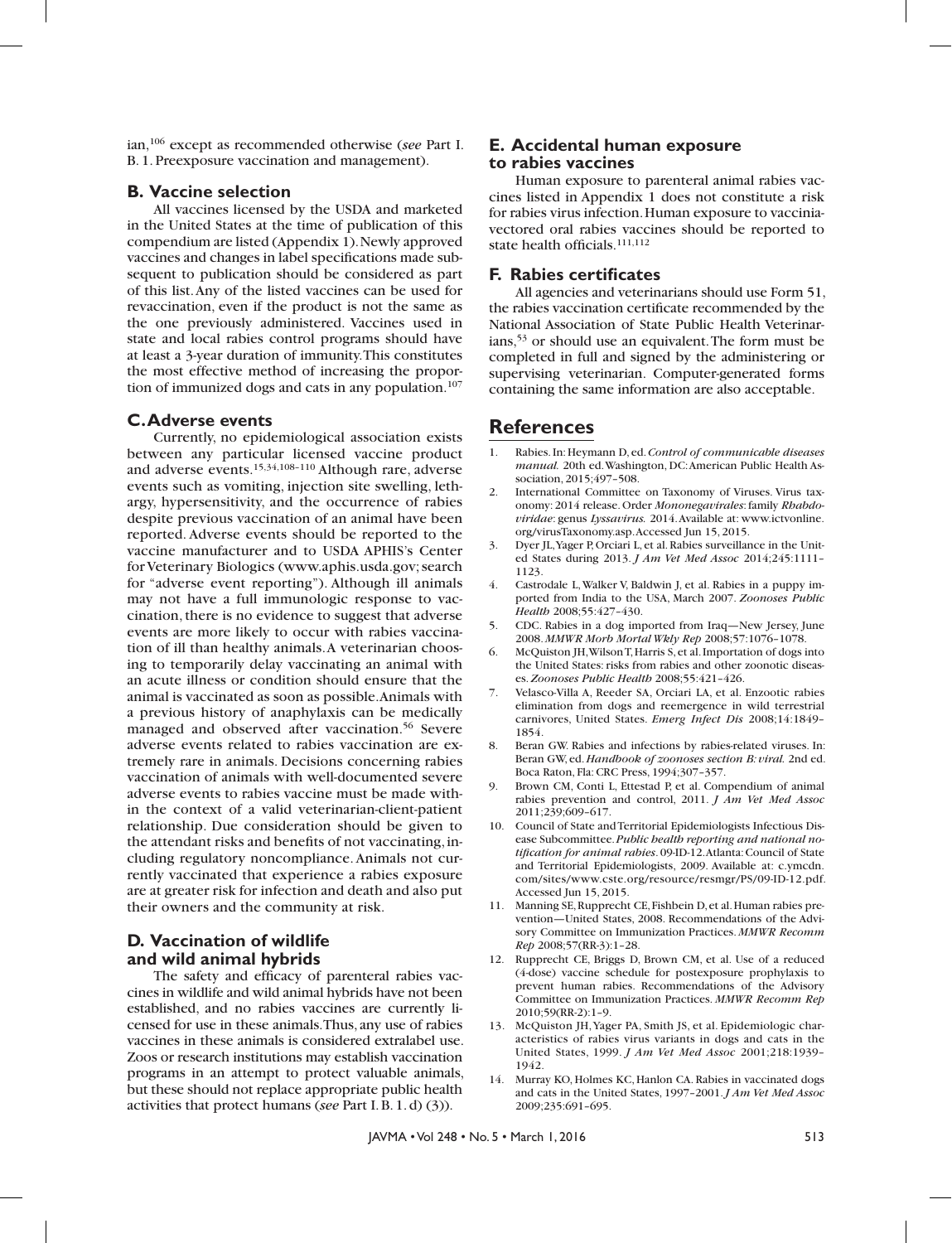- 15. Frana TS, Clough NE, Gatewood DM, et al. Postmarketing surveillance of rabies vaccines for dogs to evaluate safety and efficacy. *J Am Vet Med Assoc* 2008;232:1000–1002.
- 16. Hanlon CA, Childs JE, Nettles VF, et al. Recommendations of a national working group on prevention and control of rabies in the United States. Article III: rabies in wildlife. *J Am Vet Med Assoc* 1999;215:1612–1618.
- 17. Slate D, Algeo TD, Nelson KM, et al. Oral rabies vaccination in North America: opportunities, complexities, and challenges. *PLoS Negl Trop Dis* 2009;3:e549.
- 18. Council of State and Territorial Epidemiologists Surveillance/ Informatics Subcommittee. *Recommendations for the implementation of electronic laboratory reporting in the United States*. 09-SI-03. Atlanta: Council of State and Territorial Epidemiologists, 2009. Available at: c.ymcdn.com/sites/www.cste. org/resource/resmgr/PS/09-SI-03.pdf. Accessed Jun 15, 2015.
- 19. Council of State and Territorial Epidemiologists Surveillance/ Informatics Subcommittee. *Process statement for immediately nationally notifiable conditions*. 09-SI-04. Available at: c.ymcdn.com/sites/www.cste.org/resource/resmgr/PS/09- SI-04.pdf. Accessed Jun 15, 2015.
- 20. Hanlon CA, Smith JS, Anderson GR, et al. Recommendations of a national working group on prevention and control of rabies in the United States. Article II: laboratory diagnosis of rabies. *J Am Vet Med Assoc* 1999;215:1444–1446.
- 21. Rudd RJ, Smith JS, Yager PA, et al. A need for standardized rabiesvirus diagnostic procedures: effect of cover-glass mountant on the reliability of antigen detection by the fluorescent antibody test. *Virus Res* 2005;111:83–88.
- 22. AVMA. AVMA guidelines for the euthanasia of animals: 2013 edition. Available at www.avma.org/KB/Policies/Documents/ euthanasia.pdf. Accessed Jun 15, 2015.
- 23. American Association of Zoo Veterinarians. *Guidelines for the euthanasia of nondomestic animals.* Yulee, Fla: American Association of Zoo Veterinarians, 2006.
- 24. CDC. Public health response to a potentially rabid bear cub— Iowa, 1999. *MMWR Morb Mortal Wkly Rep* 1999;48:971–973.
- 25. Niezgoda M, Rupprecht CE. *Standard operating procedure for the direct rapid immunohistochemistry test (DRIT) for the detection of rabies virus antigen.* Atlanta: CDC, 2006. Available at: rabiessurveillanceblueprint.org/IMG/pdf/cdc\_drit\_sop.pdf. Accessed Jun 15, 2015.
- 26. Lembo T, Niezgoda M, Velasco-Villa A, et al. Evaluation of a direct, rapid immunohistochemical test for rabies diagnosis. *Emerg Infect Dis* 2006;12:310–313.
- 27. Dürr S, Naïssengar S, Mindekem R, et al. Rabies diagnosis for developing countries. *PLoS Negl Trop Dis* 2008;2:e206.
- 28. Saturday GA, King R, Fuhrmann L. Validation and operational application of a rapid method for rabies antigen detection. *US Army Med Dep J* 2009;Jan-Mar:42–45.
- 29. Tizard I, Ni Y. Use of serologic testing to assess immune status of companion animals. *J Am Vet Med Assoc* 1998;213:54–60.
- 30. Greene CE. Rabies and other lyssavirus infections. In: Greene CE, ed*. Infectious diseases of the dog and cat*. 3rd ed. London: Saunders Elsevier, 2006;167–183.
- 31. Rupprecht CE, Gilbert J, Pitts R, et al. Evaluation of an inactivated rabies virus vaccine in domestic ferrets. *J Am Vet Med Assoc* 1990;196:1614–1616.
- 32. Moore SM, Hanlon CA. Rabies-specific antibodies: measuring surrogates of protection against a fatal disease. *PLoS Negl Trop Dis* 2010;4:e595.
- 33. Welborn LV, DeVries JG, Ford R, et al. 2011 AAHA canine vaccination guidelines. *J Am Anim Hosp Assoc* 2011;47:1–42.
- 34. Scherk MA, Ford RB, Gaskell RM, et al. 2013 AAFP feline vaccination advisory panel report. *J Feline Med Surg* 2013;15:785– 808.
- 35. Aubert MF. Practical significance of rabies antibodies in cats and dogs. *Rev Sci Tech* 1992;11:735–760.
- 36. Muirhead TL, McClure JT, Wichtel JJ, et al. The effect of age on serum antibody titers after rabies and influenza vaccination in healthy horses. *J Vet Intern Med* 2008;22:654–661.
- 37. Shimazaki Y, Inoue S, Takahashi C, et al. Immune response to Japanese rabies vaccine in domestic dogs. *J Vet Med B Infect Dis Vet Public Health* 2003;50:95–98.
- 38. Cliquet F, Verdier Y, Sagné L, et al. Neutralising antibody titration in 25,000 sera of dogs and cats vaccinated against rabies in France, in the framework of the new regulations that offer an alternative to quarantine. *Rev Sci Tech* 2003;22:857–866.
- 39. Moore MC, Davis RD, Kang Q, et al. Comparison of anamnestic responses to rabies vaccination in dogs and cats with current and out-of-date vaccination status. *J Am Vet Med Assoc* 2015;246:205–211.
- 40. American Association of Equine Practitioners. Core vaccination guidelines: rabies. Available at: www.aaep.org/-i-165.html. Accessed Jun 15, 2015.
- 41. National Association of State Public Health Veterinarians Animal Contact Compendium Committee 2013. Compendium of Measures to Prevent Disease Associated with Animals in Public Settings, 2013. *J Am Vet Med Assoc* 2013;243:1270–1288.
- 42. Bender JB, Shulman SA, Animals in Public Contact Subcommittee of the National Association of State Public Health Veterinarians. Reports of zoonotic disease outbreaks associated with animal exhibits and availability of recommendations for preventing zoonotic disease transmission from animals to people in such settings. *J Am Vet Med Assoc* 2004;224:1105–1109.
- 43. AVMA. Position on canine hybrids. Available at: www.avma. org/KB/Policies/Pages/canine-hybrids.aspx. Accessed Jun 15, 2015.
- 44. Siino BS. Crossing the line: the case against hybrids. *ASPCA Animal Watch* 2000;Winter:22–29.
- 45. Jay MT, Reilly KF, DeBess EE, et al. Rabies in a vaccinated wolfdog hybrid. *J Am Vet Med Assoc* 1994;205:1729–1732.
- 46. Petersen BW, Tack DM, Longenberger A, et al. Rabies in captive deer, Pennsylvania, USA, 2007–2010. *Emerg Infect Dis* 2012;18:138–141.
- 47. Roebling AD, Johnson D, Blanton JD, et al. Rabies prevention and management of cats in the context of trap-neuter-vaccinerelease programmes. *Zoonoses Public Health* 2014;61:290–296.
- 48. CDC. An imported case of rabies in an immunized dog. *MMWR Morb Mortal Wkly Rep* 1987;36:94–96.
- 49. CDC. Imported dog and cat rabies—New Hampshire, California. *MMWR Morb Mortal Wkly Rep* 1988;37:559–560.
- 50. Rabies vaccination requirements for dogs. 42 CFR §71.51(c).
- 51. CDC. Bringing a dog into the United States. Available at: www. cdc.gov/animalimportation/dogs.html. Accessed Nov 25, 2015.
- 52. CDC. Frequently asked questions. Available at: www.cdc.gov/ animalimportation/lawsregulations/frequently-asked-questions. html#Confinement. Accessed Nov 25, 2015.
- 53. National Association of State Public Health Veterinarians. Rabies vaccination certificate. Available at: www.nasphv.org/ Documents/RabiesVacCert.pdf. Accessed Nov 25, 2015.
- 54. Global Alliance for Rabies Control. Rabies blueprint. Available at: www.rabiesblueprint.com. Accessed Nov 25, 2015.
- 55. Rabies vaccine, killed virus. 9 CFR 113.209.
- 56. Greene CE. Immunoprophylaxis. In: Greene CE, ed. *Infectious diseases of the dog and cat.* 3rd ed. London: Saunders Elsevier, 2006;1069–1119.
- 57. Willoughby RE. "Early death" and the contraindication of vaccine during rabies treatment. *Vaccine* 2009;27:7173–7177.
- 58. Hanlon CA, Niezgoda M, Rupprecht CE. Postexposure prophylaxis for prevention of rabies in dogs. *Am J Vet Res*  2002;63:1096–1100.
- 59. Wilson PJ, Clark KA. Postexposure rabies prophylaxis protocol for domestic animals and epidemiologic characteristics of rabies vaccination failures in Texas: 1995–1999. *J Am Vet Med Assoc* 2001;218:522–525.
- 60. Wilson PJ, Oertli EH, Hunt PR, et al. Evaluation of a postexposure rabies prophylaxis protocol for domestic animals in Texas: 2000–2009. *J Am Vet Med Assoc* 2010;237:1395–1401.
- 61. Mansfield K, McElhinney L, Hübschle O, et al. A molecular epidemiological study of rabies epizootics in kudu (*Tragelaphus strepsiceros*) in Namibia. *BMC Vet Res* 2006;2:2–11.
- 62. Debbie JG, Trimarchi CV. Pantropism of rabies virus in free-ranging rabid red fox (*Vulpes fulva*). *J Wildl Dis* 1970;6:500–506.
- 63. Fekadu M, Shaddock JH. Peripheral distribution of virus in dogs inoculated with two strains of rabies virus. *Am J Vet Res*  1984;45:724–729.
- 64. Charlton KM. The pathogenesis of rabies and other lyssavi-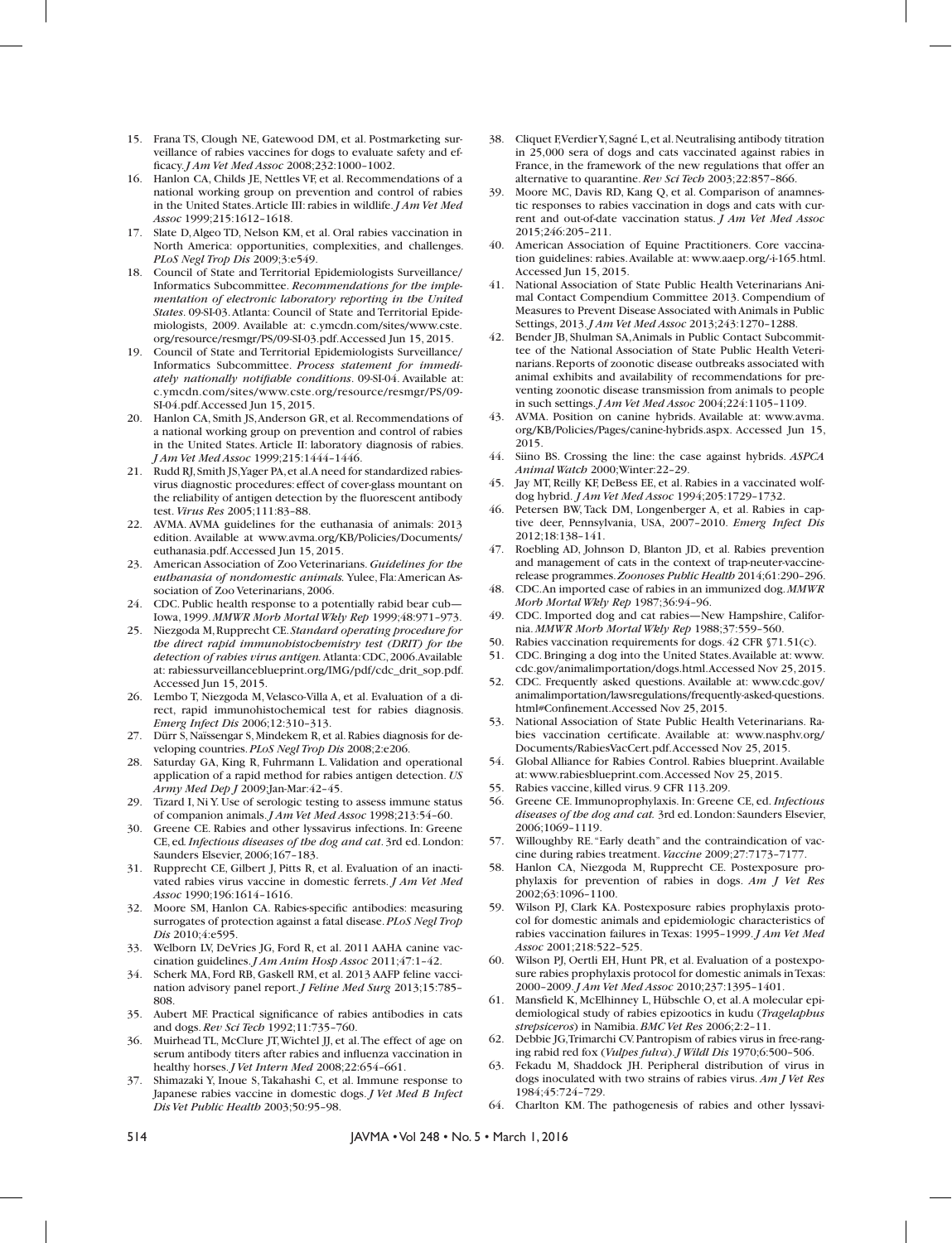ral infections: recent studies. *Curr Top Microbiol Immunol*  1994;187:95–119.

- 65. Afshar A. A review of non-bite transmission of rabies virus infection. *Br Vet J* 1979;135:142–148.
- 66. CDC. Mass treatment of humans who drank unpasteurized milk from rabid cows—Massachusetts, 1996–1998. *MMWR Morb Mortal Wkly Rep* 1999;48:228–229.
- 67. CDC. Public health service guideline on infectious disease issues in xenotransplantation. *MMWR Recomm Rep* 2001;50(RR- $15$ ):  $1-46$ .
- 68. Turner GS, Kaplan C. Some properties of fixed rabies virus. *J Gen Virol* 1967;1:537–551.
- 69. Wertheim HFL, Nguyen TQ, Nguyen KAT, et al. Furious rabies after an atypical exposure. *PLoS Med* 2009;6:e1000044.
- 70. US Department of Health and Human Services. Viral agents. In: *Biosafety in microbiological and biomedical laboratories.* 5th ed. Washington, DC: US Government Printing Office, 2007;234–235.
- 71. Vaughn JB, Gerhardt P, Paterson JC. Excretion of street rabies virus in saliva of cats. *JAMA* 1963;184:705–708.
- 72. Vaughn JB, Gerhardt P, Newell KW. Excretion of street rabies virus in the saliva of dogs. *JAMA* 1965;193:363–368.
- 73. Niezgoda M, Briggs DJ, Shaddock J, et al. Viral excretion in domestic ferrets (*Mustela putorius furo*) inoculated with a raccoon rabies isolate. *Am J Vet Res* 1998;59:1629–1632.
- 74. Tepsumethanon V, Lumlertdacha B, Mitmoonpitak C, et al. Survival of naturally infected rabid dogs and cats. *Clin Infect Dis*  2004;39:278–280.
- 75. Jenkins SR, Perry BD, Winkler WG. Ecology and epidemiology of raccoon rabies. *Rev Infect Dis* 1988;10(suppl 4):S620–S625.
- 76. CDC. Translocation of coyote rabies—Florida, 1994. *MMWR Morb Mortal Wkly Rep* 1995;44:580–581, 587.
- 77. Rupprecht CE, Smith JS, Fekadu M, et al. The ascension of wildlife rabies: a cause for public health concern or intervention? *Emerg Infect Dis* 1995;1:107–114.
- 78. Constantine DG. Geographic translocation of bats: known and potential problems. *Emerg Infect Dis* 2003;9:17–21.
- 79. Krebs JW, Strine TW, Smith JS, et al. Rabies surveillance in the United States during 1993 (Erratum published in *J Am Vet Med Assoc* 1995;206:650). *J Am Vet Med Assoc* 1994;205:1695–1709.
- 80. Nettles VF, Shaddock JH, Sikes RK, et al. Rabies in translocated raccoons. *Am J Public Health* 1979;69:601–602.
- 81. Engeman RM, Christensen KL, Pipas MJ, et al. Population monitoring in support of a rabies vaccination program for skunks in Arizona. *J Wildl Dis* 2003;39:746–750.
- 82. Leslie MJ, Messenger S, Rohde RE, et al. Bat-associated rabies virus in skunks. *Emerg Infect Dis* 2006;12:1274–1277.
- 83. Rupprecht CE, Hanlon CA, Slate D. Control and prevention of rabies in animals: paradigm shifts. *Dev Biol (Basel)*  2006;125:103–111.
- 84. Pets Evacuation and Transportations Standards Act of 2006. Public Law 109-308.
- 85. CDC. Disaster information for pet shelters. Available at: www. bt.cdc.gov/disasters/petshelters.asp. Accessed Nov 25, 2015.
- 86. AVMA. Disaster preparedness for veterinarians. Available at: www.avma.org/disaster/default.asp. Accessed Nov 25, 2015.
- 87. National Animal Control Association. Guidelines. Available at: c.ymcdn.com/sites/www.nacanet.org/resource/resmgr/Docs/ NACA\_Guidelines.pdf. Accessed Jun 15, 2015.
- 88. Chipman R, Slate D, Rupprecht C, et al. Downside risk of translocation. *Dev Biol (Basel)* 2008;131:223–232.
- 89. The Wildlife Society. Standing position statement: wildlife disease. Available at: wildlife.org/wp-content/uploads/2015/04/ SP\_WildlifeDisease1.pdf. Accessed Jun 15, 2015.
- 90. Slate D, Rupprecht CE, Rooney JA, et al. Status of oral rabies vaccination in wild carnivores in the United States. *Virus Res*  2005;111:68–76.
- 91. Sidwa TJ, Wilson PJ, Moore GM, et al. Evaluation of oral rabies vaccination programs for control of rabies epizootics in coyotes and gray foxes: 1995–2003. *J Am Vet Med Assoc* 2005;227:785–792.
- 92. MacInnes CD, Smith SM, Tinline RR, et al. Elimination of rabies from red foxes in eastern Ontario. *J Wildl Dis* 2001;37:119–132.
- 93. Rosatte RC, Power MJ, Donovan D, et al. Elimination of arctic variant of rabies in red foxes, metropolitan Toronto. *Emerg Infect Dis* 2007;13:25–27.
- 94. Messenger SL, Smith JS, Rupprecht CE. Emerging epidemiology of bat-associated cryptic cases of rabies in humans in the United States. *Clin Infect Dis* 2002;35:738–747.
- 95. De Serres G, Dallaire F, Cote M, et al. Bat rabies in the United States and Canada from 1950–2007: human cases with and without bat contact. *Clin Infect Dis* 2008;46:1329–1337.
- 96. CDC. Human rabies—Missouri, 2008. *MMWR Morb Mortal Wkly Rep* 2009;58:1207–1209.
- 97. CDC. Human rabies—Kentucky/Indiana, 2009. *MMWR Morb Mortal Wkly Rep* 2010;59:393–396.
- 98. CDC. Human rabies—Virginia, 2009. *MMWR Morb Mortal Wkly Rep* 2010;59:1236–1238.
- 99. CDC. Presumptive abortive human rabies—Texas, 2009. *MMWR Morb Mortal Wkly Rep* 2010;59:185–190.
- 100. CDC. Human rabies—Michigan, 2009. *MMWR Morb Mortal Wkly Rep* 2011;60:437–440.
- 101. CDC. Human rabies—Wisconsin, 2010. *MMWR Morb Mortal Wkly Rep* 2011;60:1164–1166.
- 102. CDC. US-acquired human rabies with symptom onset and diagnosis abroad, 2012. *MMWR Morb Mortal Wkly Rep* 2012;61:777–781.
- 103. CDC. Human rabies—South Carolina, 2011. *MMWR Morb Mortal Wkly Rep* 2013;62:642–644.
- 104. Greenhall AM. *House bat management*. Resource publication 143. Falls Church, Va: US Fish and Wildlife Service, 1982.
- 105. Greenhall AM, Frantz SC. Bats. In: Hygnstrom SE, Timm RM, Larson GE, eds. *Prevention and control of wildlife damage—1994*. Available at: icwdm.org/handbook/mammals/bats. asp. Accessed Jun 15, 2015.
- 106. AVMA. Model rabies control ordinance. Available at: www.avma. org/KB/Policies/Documents/avma-model-rabies-ordinance.pdf. Accessed Jun 15, 2015.
- 107. Bunn TO. Canine and feline vaccines, past and present. In: Baer GM, ed. *The natural history of rabies.* 2nd ed. Boca Raton, Fla: CRC Press Inc, 1991;415–425.
- 108. Macy DW, Hendrick MJ. The potential role of inflammation in the development of postvaccinal sarcomas in cats. *Vet Clin North Am Small Anim Pract* 1996;26:103–109.
- 109. Gobar GM, Kass PH. World Wide Web-based survey of vaccination practices, postvaccinal reactions, and vaccine site-associated sarcomas in cats. *J Am Vet Med Assoc* 2002;220:1477– 1482.
- 110. Kass PH, Spangler WL, Hendrick MJ, et al. Multicenter casecontrol study of risk factors associated with development of vaccine-associated sarcomas in cats. *J Am Vet Med Assoc*  2003;223:1283–1292.
- 111. Rupprecht CE, Blass L, Smith K, et al. Human infection due to recombinant vaccinia–rabies glycoprotein virus. *N Engl J Med* 2001;345:582–586.
- 112. CDC. Human vaccinia infection after contact with a raccoon rabies vaccine bait— Pennsylvania, 2009. *MMWR Morb Mortal Wkly Rep* 2009;58:1204–1207.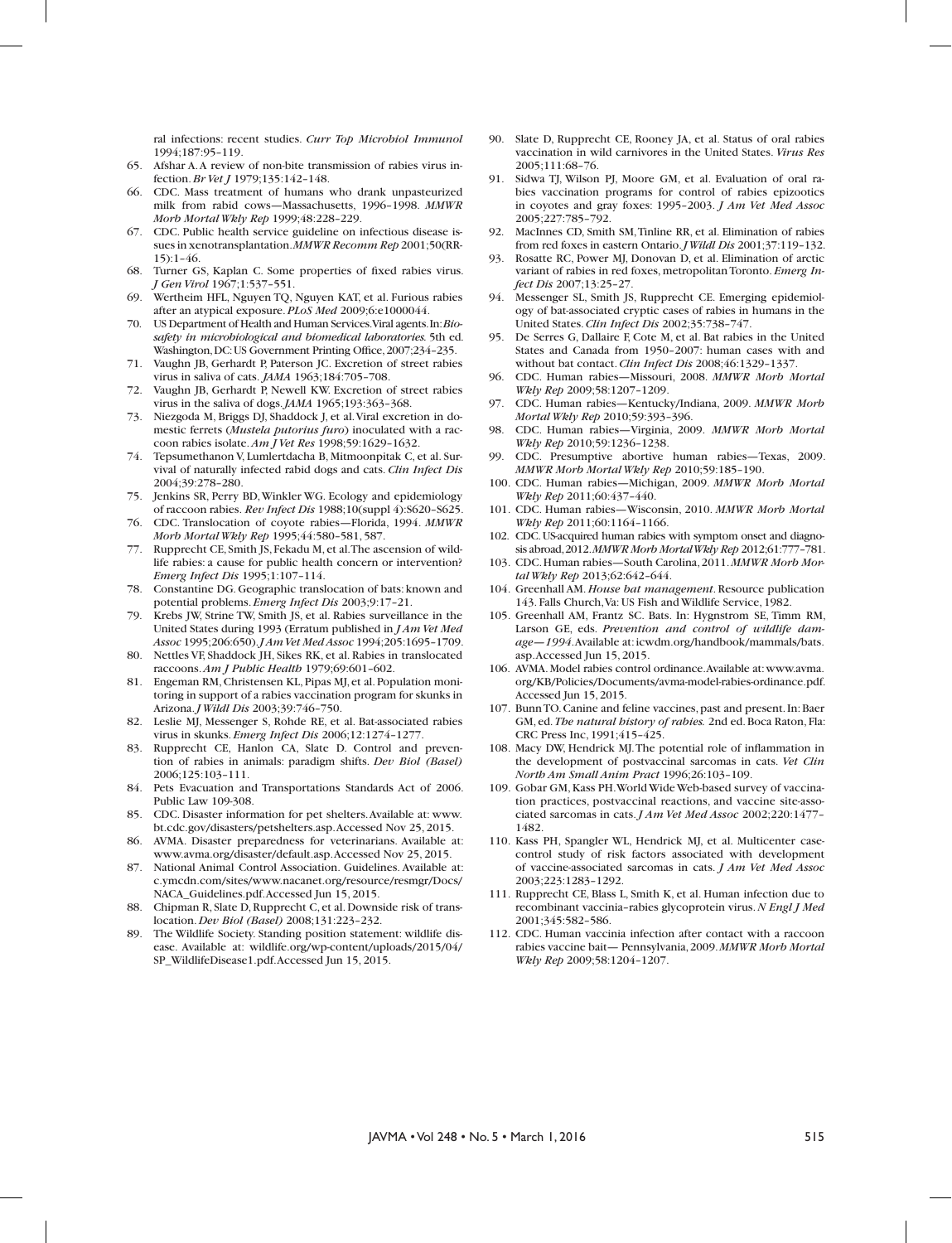**Appendix 1** 

| ļ                |
|------------------|
|                  |
|                  |
| i<br>ı<br>í<br>l |
| l<br>֠           |
| ı<br>ׇׅ֠         |
|                  |
| l<br>֠           |
| I                |
| ֕<br>i<br>l      |
| ֠<br>l           |
| i<br>l           |

| 516                                     | ↽<br>Appendix                                                   |                                                                   |                                    |                                |                                             |                                                             |                                                            |                                        |
|-----------------------------------------|-----------------------------------------------------------------|-------------------------------------------------------------------|------------------------------------|--------------------------------|---------------------------------------------|-------------------------------------------------------------|------------------------------------------------------------|----------------------------------------|
|                                         |                                                                 | Rabies vaccines licensed and marketed in the United States, 2016. |                                    |                                |                                             |                                                             |                                                            |                                        |
|                                         | Product name                                                    | Produced by                                                       | Marketed by                        | For use in                     | Dose                                        | Age at primary<br>vaccination*                              | Booster vaccination                                        | inoculation<br>Route of                |
|                                         | Monovalent (inactivated)<br>RABVAC I                            | Boehringer Ingelheim Vetmedica Inc License No. 124                | Boehringer Ingelheim Vetmedica Inc | Dogs and cats                  | 궅                                           | g<br>$\mathsf{L}$                                           | Annually                                                   | IM or SC<br>IM or SC                   |
|                                         | RABVAC <sub>3</sub>                                             | Boehringer Ingelheim Vetmedica Inc License No. 124                | Boehringer Ingelheim Vetmedica Inc | Dogs and cats<br>Horses        | 뉱<br>귙                                      | g<br>g<br>$\mathsf{S}$                                      | year later and triennially<br>Annually                     | $\Sigma$                               |
|                                         | EQUI-RAB with Havlogen                                          | Merck Animal Health License No. 165A                              | Merck Animal Health                | Horses                         | 귙                                           | 4 <sub>mo</sub>                                             | Annually<br>Annually                                       | Σ                                      |
|                                         | DEFENSOR I                                                      | Zoetis License No. 190                                            | Zoetis                             | Dogs<br>Cats                   | 뉱                                           | 3 <sub>mo</sub><br>g<br>$\sim$                              | Annually                                                   | IM or SC<br>SC                         |
|                                         | DEFENSOR <sub>3</sub>                                           | Zoetis License No. 190                                            | Zoetis                             | Dogs                           | 는 날                                         | g<br>$\sim$                                                 | I year later and triennially                               | IM or SC                               |
|                                         |                                                                 |                                                                   |                                    | Sheep and cattle<br>Cats       | 귙<br>귙                                      | $3 \text{ mo}$                                              | I year later and triennially                               | SC<br>$\mathsf{\underline{\Sigma}}$    |
|                                         | NOBIVAC: I-Rabies                                               | Zoetis License No. 190                                            | Merck Animal Health                | Dogs                           | <u>같</u>                                    | $\frac{3}{3}$ mo                                            | Annually<br>Annually                                       | IM or SC                               |
|                                         | NOBIVAC: 3-Rabies and                                           | Zoetis License No. 190                                            | Merck Animal Health                | Dogs<br>Cats                   |                                             | $\begin{array}{c} 3 \text{ mo} \\ 3 \text{ mo} \end{array}$ | I year later and triennially<br>Annually                   | IM or SC<br>SC                         |
|                                         | 3-Rabies CA                                                     |                                                                   |                                    | Cats                           | <b>같</b>                                    | $\frac{3}{3} \text{ mo}$                                    | I year later and triennially                               | $\overset{C}{\phantom{a}}$ $\subseteq$ |
|                                         | IMRAB <sub>I</sub>                                              |                                                                   |                                    | Sheep and cattle               | 로 <u>부</u>                                  |                                                             | Annually<br>Annually                                       |                                        |
|                                         | IMRAB I TF                                                      | Merial Inc License No. 298<br>Merial Inc License No. 298          | Merial Inc<br>Merial Inc           | Dogs and cats<br>Dogs and cats |                                             | $\epsilon$<br>$3 \text{ mo}$<br>$\sim$                      | Annually                                                   | SS<br>C                                |
|                                         | IMRAB <sub>3</sub>                                              | Merial Inc License No. 298                                        | Merial Inc                         | Dogs and cats                  | 는 날                                         | g<br>m <sub>m</sub>                                         | I year later and triennially                               | IM or SC                               |
|                                         |                                                                 |                                                                   |                                    | Sheep                          | $\overline{\epsilon}$<br>$\sim$<br>$\sim$   | $\mathsf{g}% _{T}$<br>$\sim$                                | I year later and triennially                               | IM or SC<br>IM or SC                   |
|                                         |                                                                 |                                                                   |                                    | Cattle and horses<br>Ferrets   | $\vec{E}$<br>귙                              | g<br>$\mathsf{g}% _{T}$<br>$\sim$                           | Annually<br>Annually                                       | SC                                     |
|                                         | IMRAB 3TF                                                       | Merial Inc License No. 298                                        | Merial Inc                         | Dogs and cats                  | $\overline{\epsilon}$                       | g<br>w                                                      | I year later and triennially                               | IM or SC                               |
|                                         |                                                                 |                                                                   |                                    | Ferrets                        | $\overline{\epsilon}$                       | g<br>$\sim$                                                 | Annually                                                   | SC                                     |
|                                         | IMRAB Large Animal                                              | Merial Inc License No. 298                                        | Merial Inc                         | Dogs and cats                  | 뉱                                           | g<br>$\sim$                                                 | year later and triennially                                 |                                        |
|                                         |                                                                 |                                                                   |                                    | Cattle and horses<br>Sheep     | 는<br>도<br>$\overline{\mathbf{c}}$<br>$\sim$ | e<br>E<br>E<br>$m \, m$                                     | I year later and triennially<br>Annually                   | Nor SC<br>Nor SC<br>Nor SC             |
| JAVMA . Vol 248 . No. 5 . March 1, 2016 | Monovalent (rabies glycoprotein;                                |                                                                   |                                    |                                |                                             |                                                             |                                                            |                                        |
|                                         | PUREVAX Feline Rabies<br>live canary pox vector)                |                                                                   |                                    | Cats                           |                                             |                                                             | Annually                                                   |                                        |
|                                         | PUREVAX Feline<br>Rabies 3YR                                    | Merial Inc License No. 298<br>Merial Inc License No. 298          | Merial Inc<br>Merial Inc           | Cats                           | 는 부                                         | e<br>E<br>E<br>ოო                                           | I year later and triennially                               | S<br>S<br>S                            |
|                                         |                                                                 |                                                                   |                                    |                                |                                             |                                                             |                                                            |                                        |
|                                         | Combination (inactivated)<br>Equine POTOMAVAC +<br><b>IMRAB</b> | Merial Inc License No. 298                                        | Merial Inc                         | Horses                         | 뉱<br>—                                      | $3 \text{ mo}$                                              | Annually                                                   | $\mathsf{\underline{\Sigma}}$          |
|                                         | Combination (rabies glycoprotein;                               |                                                                   |                                    |                                |                                             |                                                             |                                                            |                                        |
|                                         | live canary pox vector)<br>PUREVAX Feline 3/Rabies              | Merial Inc License No. 298                                        | Merial Inc                         | Cats                           | 뉱                                           | $\stackrel{\times}{\phantom{}_{\sim}}$                      | Every 3 to 4 wk until 3 mo<br>and annually                 | SC                                     |
|                                         | PUREVAX Feline 4/Rabies                                         | Merial Inc License No. 298                                        | Merial Inc                         | Cats                           | 뉱                                           | $3 \text{ mo}$<br>8 wk                                      | 3 to 4 wk later and annually<br>Every 3 to 4 wk until 3 mo | SS C                                   |
|                                         |                                                                 |                                                                   |                                    |                                |                                             |                                                             | and annually                                               |                                        |
|                                         |                                                                 |                                                                   |                                    |                                |                                             | g<br>$\sim$                                                 | 3 to 4 wk later and annually                               | SC                                     |
|                                         | Oral (rabies glycoprotein; live<br>vaccinia vector)             |                                                                   |                                    |                                |                                             |                                                             |                                                            |                                        |
|                                         | RABORAL V-RG                                                    | Merial Inc License No. 298                                        | Merial Inc                         | Raccoons and coyotes           | ≸                                           | ≸                                                           | As determined by local                                     | <b>Dral</b>                            |
|                                         |                                                                 |                                                                   |                                    |                                |                                             |                                                             | authorities                                                |                                        |

\*One month = 28 days.†Oral rabies vaccines are restricted for use in federal and state rabies control programs.<br>NA = Not applicable.<br>Information is provided by the vaccine manufacturers and USDAAPHIS's Center for Veterinar \*One month = 28 days. †Oral rabies vaccines are restricted for use in federal and state rabies control programs.

 $\mathbf{I}$ 

NA = Not applicable. Information is provided by the vaccine manufacturers and USDA APHIS's Center for Veterinary Biologics and is subject to change.